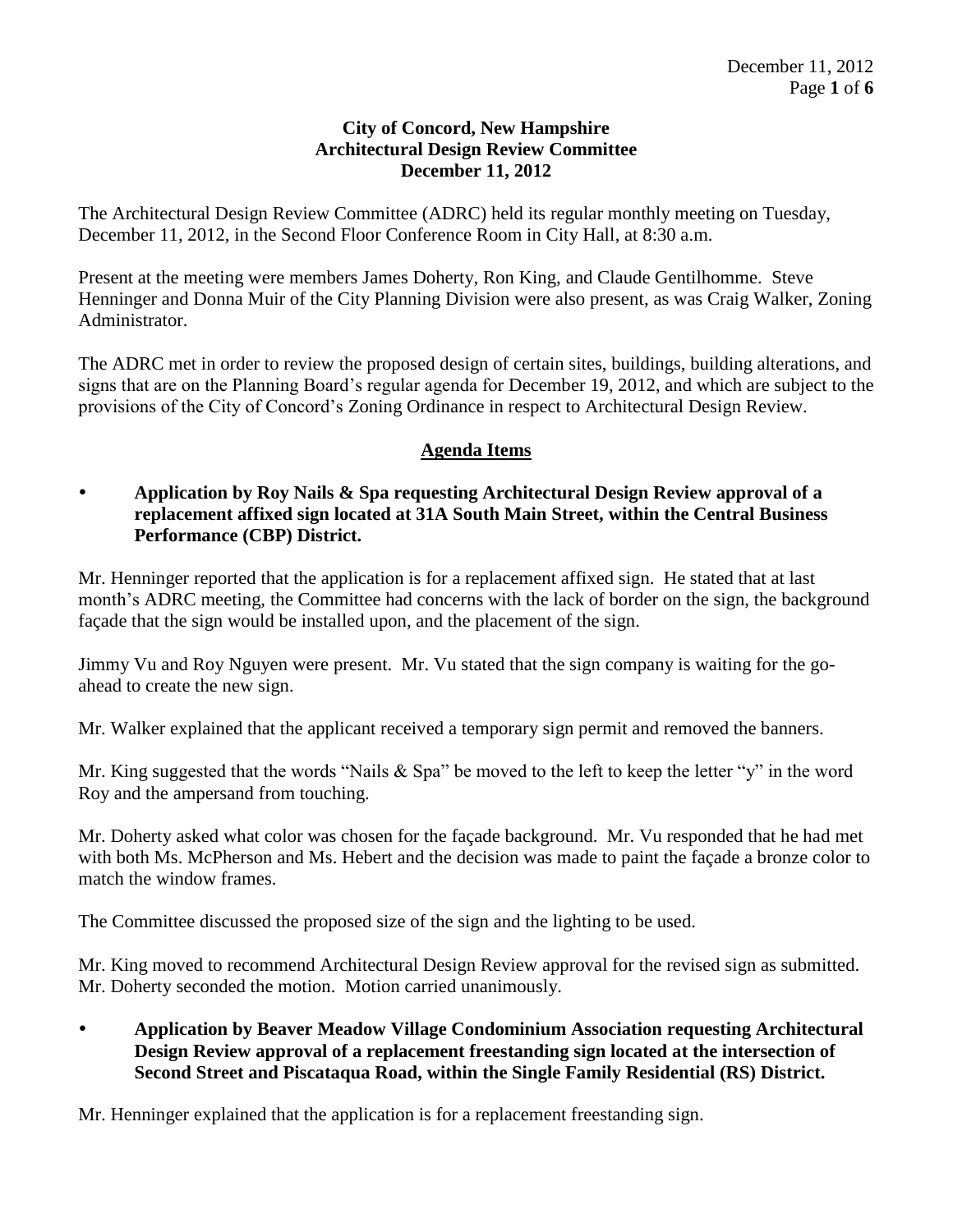John Sokul and Betsy Rodd were present on behalf of the applicant. Mr. Sokul provided some background information relating to the current sign. He explained that the sign will be a sage green with a brown and yellow border, matching Graphic C which was submitted with the application. Mr. Sokul explained that the fancy letter "E" in the word Village will no longer be used.

Mr. Walker stated that the height of the sign in a single family residential district cannot exceed six feet. Mr. Sokul responded that he will work with the sign installer to work around the rock in the front of the sign, as the rock stands about three feet tall.

Mr. Doherty asked about ground lighting for the sign. Mr. Sokul said that they have not looked into lighting at this time. Mr. Walker stated that lighting in this zoning district is allowed; however, the sign cannot be lit between the hours of 9:00 p.m. through 7:00 a.m.

Mr. King moved to recommend Architectural Design Review approval for the sign as submitted, with the recommendation that the height of the sign not exceed six feet. Mr. Doherty seconded the motion. Motion carried unanimously.

### **Application by Aaron's requesting Architectural Design Review approval of replacement panels in an existing freestanding sign and an affixed sign located at 163 Loudon Road, within the General Commercial (CG) District.**

Mr. Henninger reported that the applicant is seeking approval for replacement panels in an existing freestanding sign and an affixed sign. He also noted that the sign was installed this week.

Marc Hortie was present on behalf of the applicant. Mr. Hortie said that he asked Mr. Walker for permission to install the sign prior to Planning Board approval, as Aaron's is having a 100<sup>th</sup> year celebration this week.

Mr. Hortie said that the awning has been removed and the cinder block portion of the building has been painted off white. He explained that the red address panel on the top of the freestanding sign has been painted blue, as well as the sign posts. Mr. Hortie showed the Committee more current pictures and provided copies of the revised graphics at the end of the ADRC meeting.

Mr. Doherty asked why the trademark symbol was at the top right of the letter "S" for the freestanding sign and at the bottom right for the affixed sign. Mr. Hortie responded that is the way that Aaron's corporate office designed the signs.

Mr. Doherty suggested that the applicant change the sign to include what the company does, to ensure that people know what the business is. Mr. Hortie responded that the Code Division told him that he had to remove the stick lettering originally on the red awning, which helped to describe what the store offers. Mr. Walker stated that they could add wording to the sign panel if they reduce the size of the word Aaron's. Mr. Hortie stated that these are franchise signs which all need to confirm to corporate standards.

Mr. Doherty moved to recommend Architectural Design Review approval of the replacement panels in the existing freestanding and the affixed sign, as shown in the new graphics that were submitted today. Mr. King seconded the motion. Motion carried unanimously.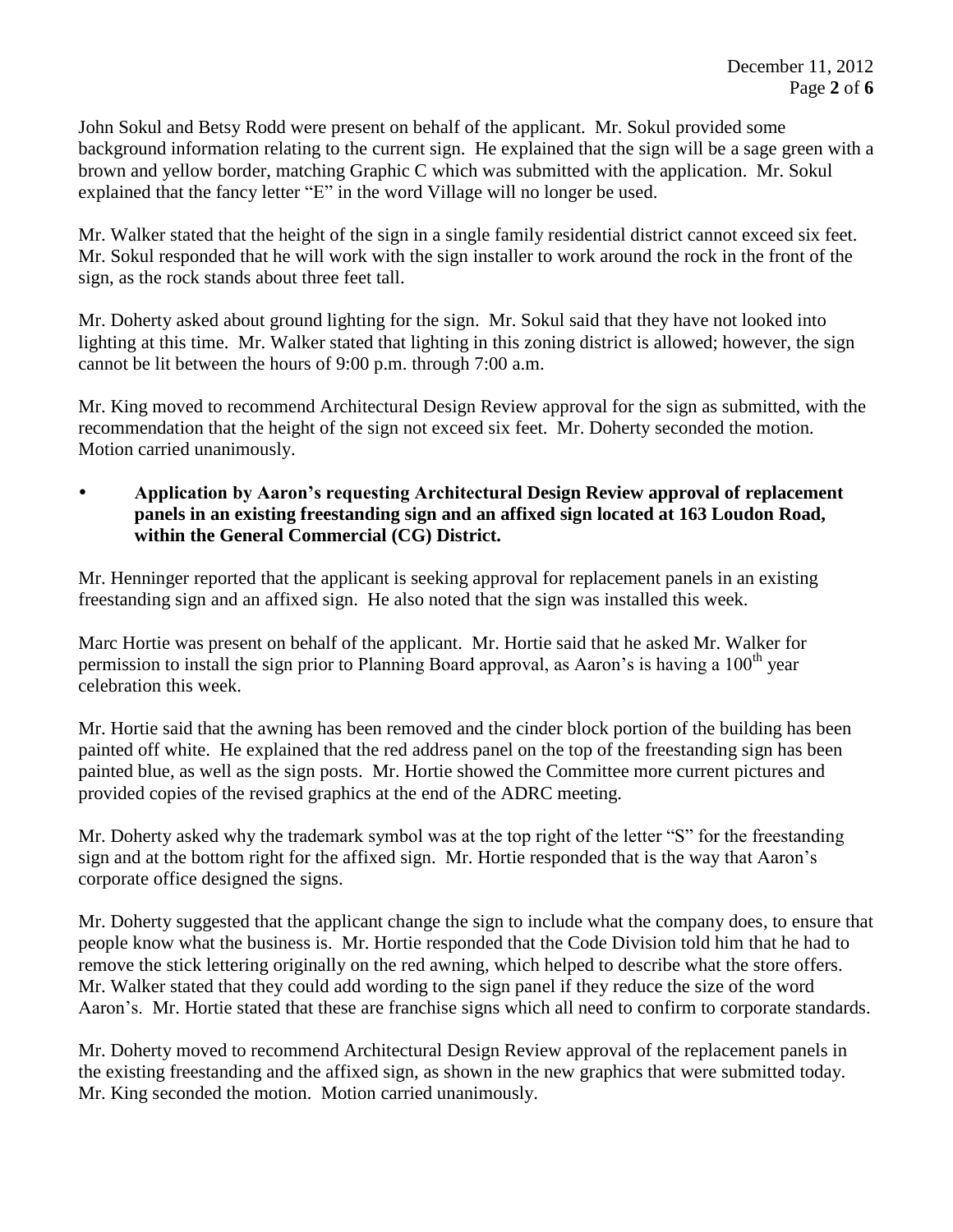### **Application by B & B Associates Realty requesting Architectural Design Review approval of replacement panels in an existing freestanding sign located at 89 Storrs Street, within the Central Business Performance (CBP) District.**

Mr. Henninger explained that the application is for replacement panels in an existing freestanding sign.

Bob Dufour from B & B Associates Realty, and Glen Schadlick from NE-OP-CO Signs, were present. Mr. Schadlick stated that there are lamps inside the sign and the panels are translucent vinyl.

Mr. Walker explained that the sign is a pre-existing, non-conforming sign that has been grandfathered.

Mr. King suggested that the word "Realty" be moved further down, that the blue background for the word "Associates" surround the word only and not extend to the ends of the sign, and that the gray oval around the "B & B" be made bigger.

Mr. Doherty suggested that there is too much white background at the top and bottom of the sign panels and perhaps the words could be more balanced vertically.

Mr. Henninger said that the three disparate elements on the sign do not work well together.

Mr. Schadlick stated the company does not have a logo and that cost was a factor in the design.

The ADRC discussed various options and suggested that the gray oval be increased to include the word "Associates" removing the blue background, and the lettering for "B & B" and "Associates" have the same color and background. The lettering for "Realty" could be increased to reduce some of the white background. Mr. Schadlick stated that he would provide revised graphics based on the Committee's suggestions by Thursday.

Mr. King moved to recommended Architectural Design Review approval of the sign as discussed subject to review of the revised graphics by Planning staff. Mr. Doherty seconded the motion. Motion carried unanimously.

 **Application by George Georgopolis / Veano's Italian Kitchen requesting Architectural Design Review approval of replacement panels in an existing freestanding sign and an existing affixed sign located at 30 Manchester Street, within the Gateway Performance (GWP) District** 

Mr. Henninger reported that the application is for replacement panels in an existing freestanding sign and an existing affixed sign.

George Georgopolis was present to respond to questions from the ADRC.

Mr. King asked how the sign for the affixed panel will fit in the panel, as the graphic shows only the sign for the freestanding sign and the graphics for the affixed panel sign would be altered. Mr. Georgopolis stated that he would provide a graphic showing the panel for the affixed sign by Thursday. It was agreed that the Planning Board would decide whether to approve the affixed sign panel based on the new graphic to be submitted and acceptable to the Planning staff.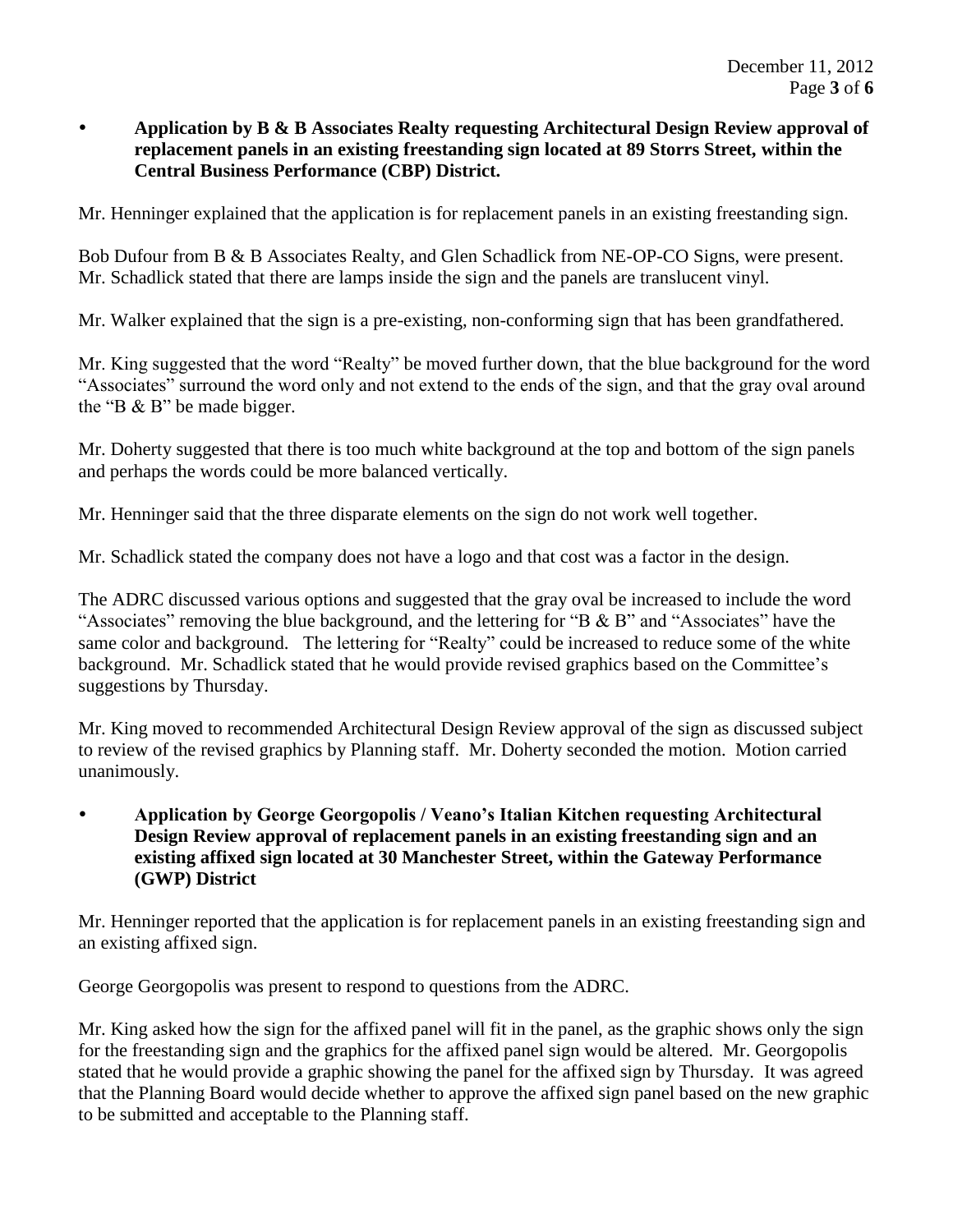Mr. King moved to recommend Architectural Design Review approval of the replacement panel for the freestanding sign as submitted. Mr. Doherty seconded the motion. Motion carried unanimously.

 **Application by Cheryl Brosnahan / Verizon Wireless requesting Architectural Design Review approval of a replacement panel in an existing building sign and a replacement panel in an existing freestanding sign located at 215 Fisherville Road, within the General Commercial (CG) District.** 

Mr. Henninger reported that the applicant is proposing replacement panels in an existing building sign and an existing freestanding sign.

Lindsay Ruggles, from Verizon Wireless, was present to respond to questions from the Committee.

Mr. King suggested that the spacing between the first and second line of text, on the freestanding sign panel, be increased for easier reading. Mr. Gentilhomme explained that he prefers that both signs have the black backgrounds, as the white background isn't as sophisticated looking.

Ms. Ruggles stated that these are corporate signs and wasn't sure whether they could be changed, but she would talk with the applicant.

Mr. Gentilhomme moved to recommend Architectural Design Review approval of the replacement panels in the affixed building sign and the freestanding sign, and with the recommendation that panel in the freestanding sign match the panel in the affixed sign with the black background. The committee suggested that the applicant consider increased spacing between the first and second line of text to allow for easier reading. Mr. King seconded the motion. Motion carried unanimously.

 **Application by the New Hampshire Association of Realtors, for Architectural Design Review approval for the construction of a new three-story 23,832 square foot office building and related parking, access driveway, stormwater management, lighting, landscaping, and associated site improvements, located at 115A Airport Road, within the Institutional (IS) District. (2012-0049)**

Mr. Henninger reported that the application has been reviewed by the ADRC twice and that the applicant has submitted a revised design for consideration.

Mr. Scott Vlasak, architect with Bruce Ronayne Hamilton Architects, was present on behalf of the applicant. He stated that he has changed the materials and colors used, as the ADRC thought there was too much contrast with both the colors and the materials, and he provided samples of the masonry base, trim, and EIFS. Mr. Vlasak stated that the vertical piers are now masonry elements with three to four inch reveals. He explained that the landscaping plan incorporates both new and existing landscaping in order to give scale to the west elevation. Mr. Vlasak also reported that the windows on the west elevation are now grouped in sets of twos instead of sets of threes. He explained that neither the roof deck plans nor the mechanical equipment screening plans are completely finalized.

Mr. Vlasak said that this is proposed to be a multi-tenant building, and once the space is leased, a sign application will be presented to the ADRC.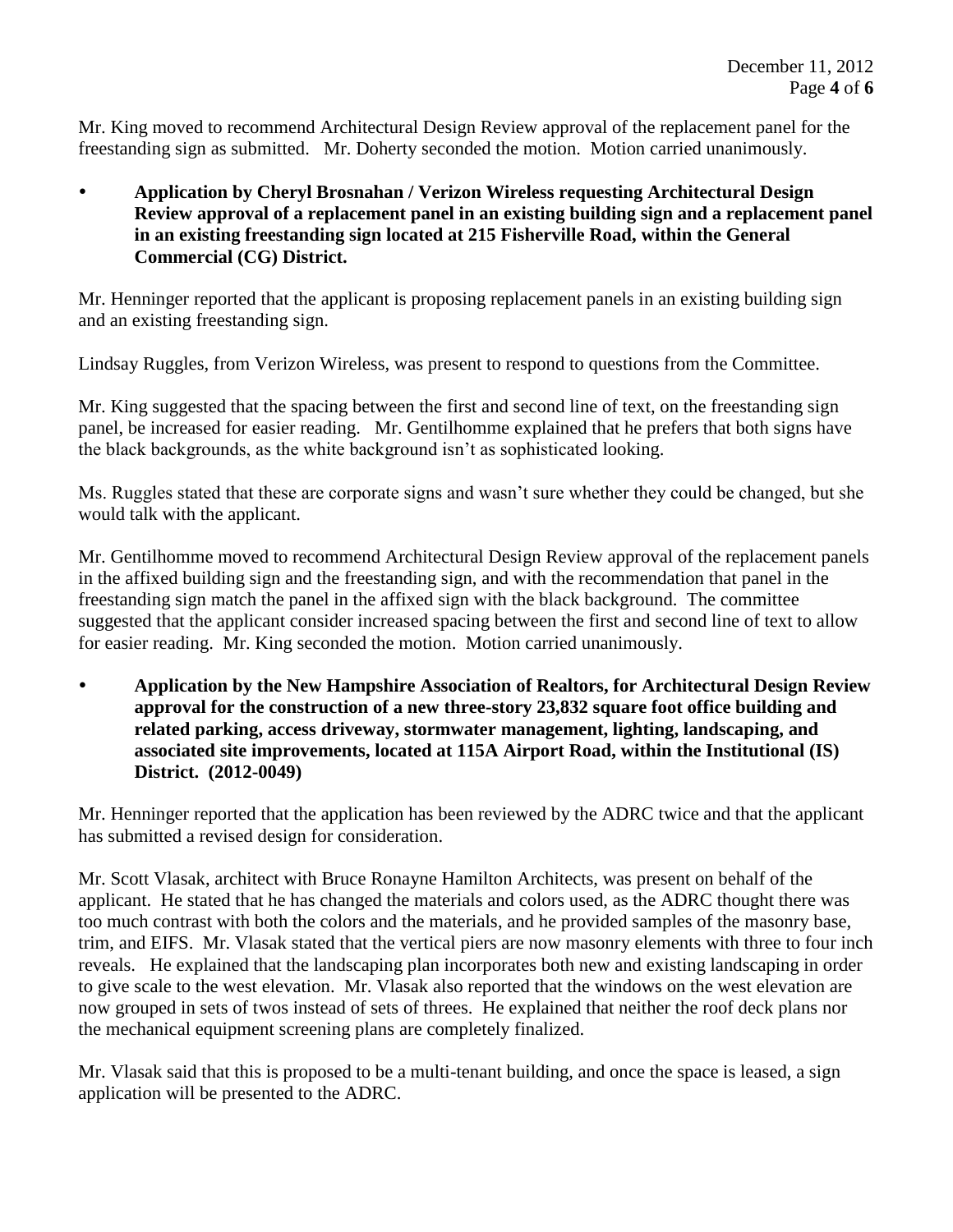Mr. Henninger said that that the landscape plans have been reviewed by City staff and a recommendation has been made to add two additional trees around the perimeter of the parking lot. He explained that the applicant has requested a waiver to install a larger number of ornamental trees in the back because of FAA height regulations.

Mr. Gentilhomme stated that it was awkward for him to see the project for the first time and that the building seems a little broken up to him. Mr. Doherty said that something about the design of the building still makes him feel uncomfortable, but perhaps it is just personal, as he cannot articulate any specifics.

Mr. Henninger said that it is a unique building in the industrial transition zone. Mr. Gentilhomme said that the building is fussier than it needs to be with so many materials.

Mr. Vlasak said that many changes were made to the materials and colors, but the owner likes the revisions, as it doesn't resemble a stacked three-story building.

Mr. Brian Pratt, from CLD Engineers, presented a revised landscape plan and explained the revisions to the Committee. He stated that he has worked with Ms. Hebert on the revisions.

Mr. Gentilhomme moved to recommend Architectural Design Review approval for the site plan, elevations, and landscaping plans as submitted. Mr. Doherty seconded the motion. Motion carried unanimously.

 **Application by D'Angelo / Papa Gino's, Inc., for Architectural Design Review approval of façade renovations, an expanded parking lot, and related driveway, access, landscaping, and site improvements, for property located at 87 South Main Street, within the Urban Commercial (CU) District. (2012-0055)**

Mr. Henninger reported that the application was for D'Angelo, which is moving from near the Dunkin Donuts on South Main Street to this building previously occupied by Penny Pitou Travel.

Chris Nadeau, from Nobis Engineering, and Brian Wilde and Michelle Inglese, from D'Angelos, were present on behalf of the applicant.

Mr. Nadeau stated that the front parking area will remain the same and parking in the rear of the building will be expanded. He stated that there will be a basement entrance for customers who park in the back of the building. He explained that the old vegetation would be cleared and the area replanted and new ornamental trees will be planted in the front. Mr. Nadeau reported that the dumpster in the back will be screened. Mr. Nadeau commented that Planning staff had requested additional landscaping along the back side of the parking lot between the lot and Storrs Street. He advised that the plans will be revised accordingly.

Ms. Inglese stated that the storefront windows have been adjusted to sit on the brick base, corner trim has been provided, and the brick base is proposed to continue around the south side of the building. She stated that the bay window on the north wall will remain, but will be tinted a dark color to obscure the restaurant equipment which will be placed behind it.

Mr. Doherty suggested that the brick be wrapped around both sides of the building in the same manner. The Committee discussed in detail with Mr. Wilde about where the brick base on the front of the building